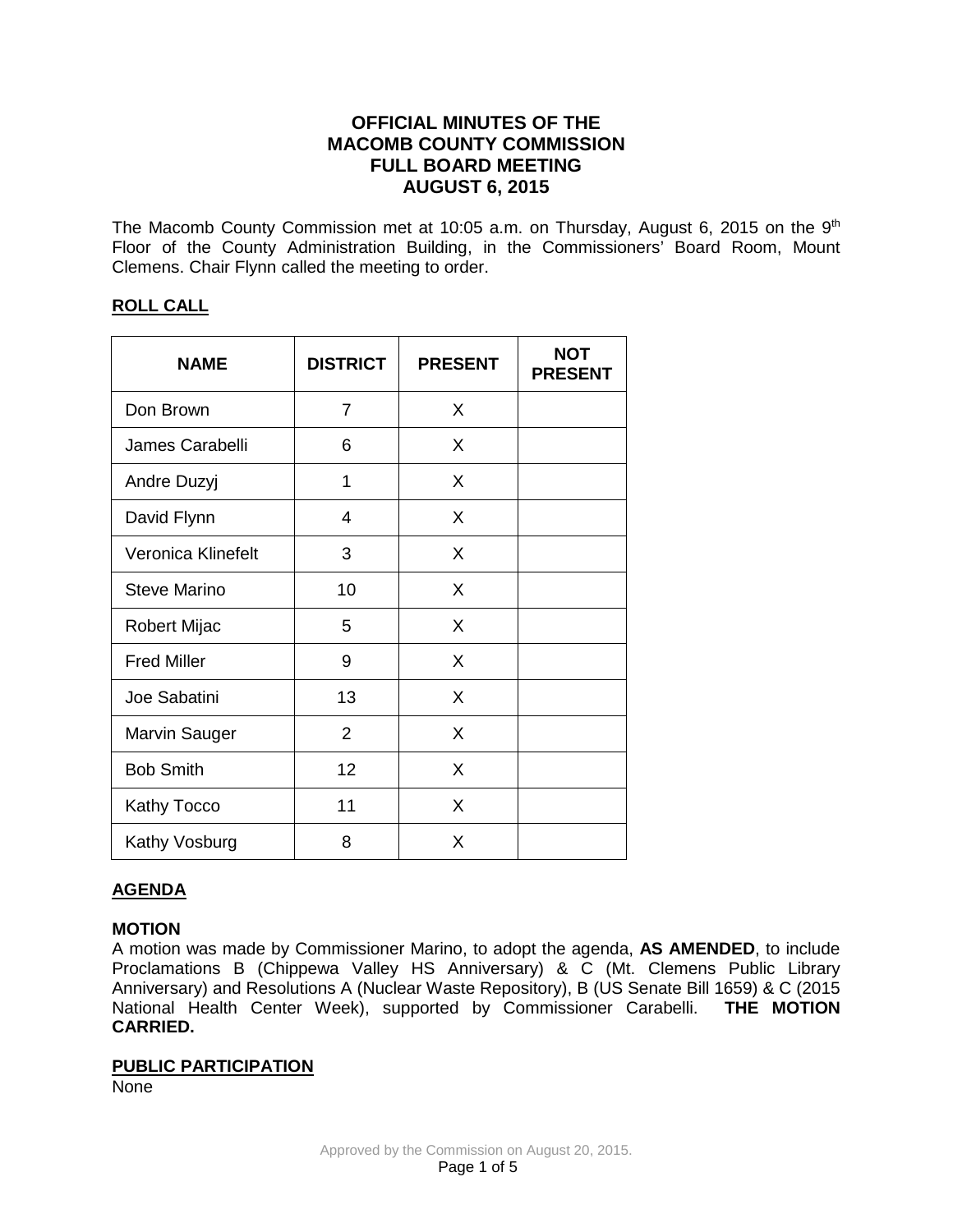### **CORRESPONDENCE FROM EXECUTIVE**

None

### **GOVERNMENT OPERATIONS COMMITTEE MEETING – August 4, 2015**

No committee recommendations.

### **JUSTICE & PUBLIC SAFETY COMMITTEE MEETING – August 5, 2015**

No committee recommendations.

### **FINANCE COMMITTEE MEETING – August 6, 2015**

The reading of the recommendations from the Finance Committee was waived and a motion was made by Chair Miller, supported by Vice-Chair Brown, to adopt the committee recommendations.

- **R15-182** Concur in the recommendation of Corporation Counsel concerning the case of Jessica Vitale-Yant vs. County of Macomb, et al; further, a copy of this Board of Commissioners' action is directed to be delivered forthwith to the Office of the County Executive.
- **R15-183** Concur with the Sheriff's Office's request to increase the calendar grant fund budget allowing the acceptance of Michigan Medical Marijuana Program (M.M.M.P.) grant funds awarded to the Sheriff's Office by the State of Michigan-Department of Licensing and Regulatory Affairs in the amount of \$63,198; the term of this grant is nine months from 1-1-2015 through 9-15-2015; further, this budget action addresses budgetary issues only. It does not constitute the Commission's approval of any County contract. If a contract requires Commission approval under the County's Contracting Policy or the County's Procurement Ordinance, such approval must be sought separately; further, a copy of this Board of Commissioners' action is directed to be delivered forthwith to the Office of the County Executive.
- **R15-184** Approve the Brownfield Redevelopment Loan Contract between Michigan Department of Environmental Quality and Macomb County; further, a copy of this Board of Commissioners' action is directed to be delivered forthwith to the Office of the County Executive. (Roll call vote from committee: Yes – Carabelli, Duzyj, Flynn, Klinefelt, Marino, Mijac, Sabatini, Sauger, Smith, Tocco and Vosburg; No – Miller)
- **R15-185** Approve the Environmental Response and Reimbursement Agreement between GS Entertainment LLC and Macomb County; further, this budget action addresses budgetary issues only. It does not constitute the Commission's approval of any County contract. If a contract requires Commission approval under the County's Contracting Policy or the County's Procurement Ordinance, such approval must be sought separately; further, a copy of this Board of Commissioners' action is directed to be delivered forthwith to the Office of the County Executive. (Roll call vote from committee: Yes – Carabelli, Duzyj, Flynn, Klinefelt, Marino, Mijac, Sabatini, Sauger, Smith, Tocco and Vosburg; No – Miller)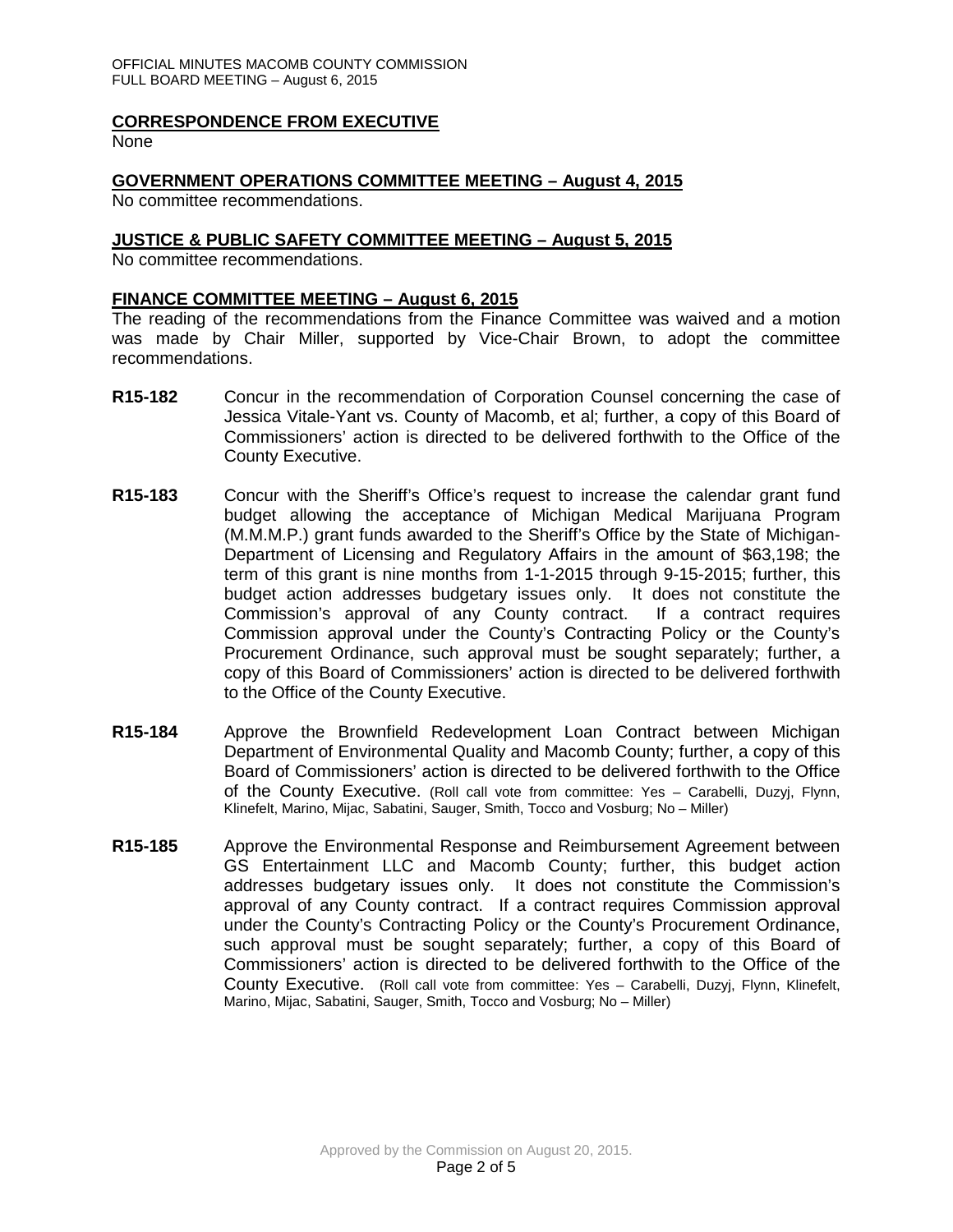- **R15-186** Approve an amendment to the 2015 budget to decrease the General Fund transfer out to the Debt Service Fund in the amount of \$891,805, with corresponding decreases in transfers in from the General Fund and principal and interest expense in the Debt Service Fund; further, this budget action addresses budgetary issues only. It does not constitute the Commission's approval of any County contract. If a contract requires Commission approval under the County's Contracting Policy or the County's Procurement Ordinance, such approval must be sought separately; further, a copy of this Board of Commissioners' action is directed to be delivered forthwith to the Office of the County Executive.
- **R15-187** Approve an amendment to the 2015 liquor tax revenue budget in the General Fund in the amount of \$2,092,255 and increase the General Fund transfer to the Substance Abuse Fund in the amount of \$1,046,127 as a result of revised revenue estimates provided by the State of Michigan; further, this budget action addresses budgetary issues only. It does not constitute the Commission's approval of any County contract. If a contract requires Commission approval under the County's Contracting Policy or the County's Procurement Ordinance, such approval must be sought separately; further, a copy of this Board of Commissioners' action is directed to be delivered forthwith to the Office of the County Executive.
- **R15-188** Approve a budget amendment to increase property tax revenue in the General Fund in the amount of \$4,035,434 to reflect 2015 taxable values as compiled by the Equalization Department; further, this budget action addresses budgetary issues only. It does not constitute the Commission's approval of any County contract. If a contract requires Commission approval under the County's Contracting Policy or the County's Procurement Ordinance, such approval must be sought separately; further, a copy of this Board of Commissioners' action is directed to be delivered forthwith to the Office of the County Executive.

### **THE MOTION CARRIED.**

### **PROCLAMATIONS**

#### **MOTION**

A motion was made by Commissioner Miller, to adopt the following Proclamations in their entirety, supported by Commissioner Carabelli.

#### **Proclamation A was separated.**

- **R15-189** Commending Chippewa Valley High School Class of 1965 50<sup>th</sup> Anniversary (offered by Miller)
- **R15-190** Honoring Mount Clemens Public Library 150<sup>th</sup> Anniversary: (offered by Miller; recommended by Finance Committee on 8-6-15)

### **THE MOTION CARRIED.**

### **MOTION**

A motion was made by Commissioner Miller, to adopt the following Proclamation, supported by Commissioner Carabelli.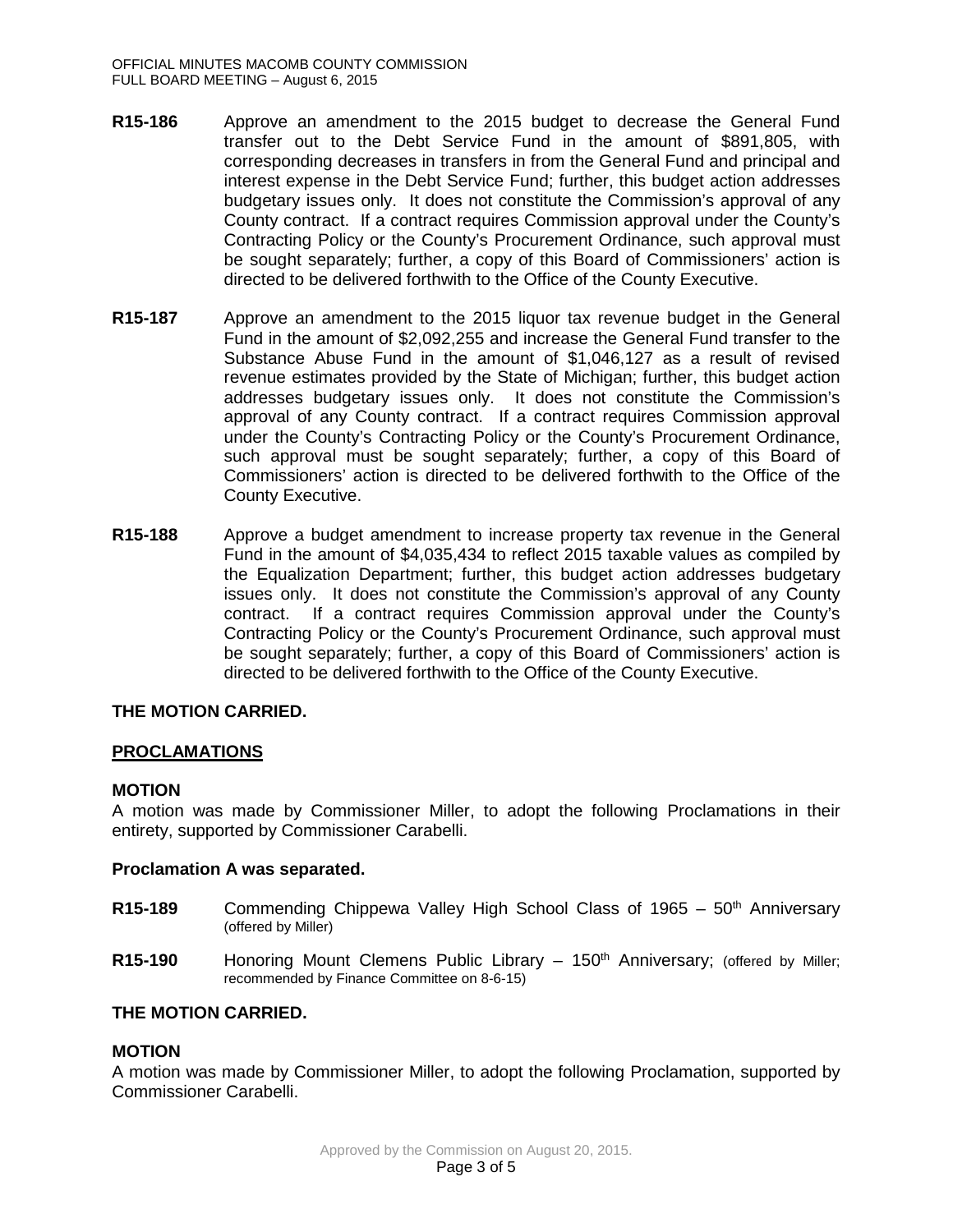### **FRIENDLY AMENDMENT**

Commissioner Vosburg made a friendly amendment to the proclamation. She asked that the entire 4<sup>th</sup> paragraph be removed. Commissioners Miller and Carabelli accepted the friendly amendment.

**R15-191** Proclaiming September 11 – September 17, 2015 as Patriot Week and September  $17<sup>th</sup>$  as Constitution Day in Macomb County (offered by Vosburg; recommended by Justice and Public Safety Committee on 08/05/15) (Commissioner Miller voted "NO" at committee)

**THE MOTION CARRIED. (Miller and Tocco voted NO)**

#### **RESOLUTIONS**

#### **MOTION**

A motion was made by Commissioner Miller, to adopt Resolutions R15-192 and R15-193, supported by Commissioner Duzyj.

Resolution B was separated.

- **R15-192** Opposing the Construction of an Underground Nuclear Waste Repository in Ontario, Canada, nor any Other Underground Repository be constructed in the Great Lakes Basin, in Canada, the United States or any First Nation Property (offered by Miller; recommended by Finance Committee on 8-6-15)
- **R15-193** Supporting My Care Health Center and Celebration of the 2015 National Health Center Week (offered by Duzyj; recommended by Finance Committee on 8-6-15)

### **THE MOTION CARRIED.**

#### **MOTION**

A motion was made by Commissioner Miller, to adopt Resolution R15-194, supported by Commissioner Tocco.

**R15-194** Supporting U.S. Senate Bill 1659, Voting Rights Advancement Act (VRAA) of 2015 (offered by Miller; recommended by Finance Committee on 8-6-15)

#### **THE MOTION CARRIED. (Sabatini, Marino, Carabelli, Brown and Vosburg voted NO)**

#### **NEW BUSINESS**

Chair Flynn talked about the correspondence from the Executive's Office. It was brought up under the Executive budget review that Commissioners asked for a list of the 2015 vendors utilized within Contract Services budget. Chair Flynn asked Counsel to review the compliance with the contracting policy as well as the Ethnics Ordinance.

#### **MOTION**

A motion was made by Commissioner Tocco, to receive and file the 2015 Vendors within Contract Services budget, supported by Commissioner Marino. **THE MOTION CARRIED.**

Chair Flynn reminded commissioners about the Health and Human Services meeting being held on Monday, August  $17<sup>th</sup>$  @ 2 pm.